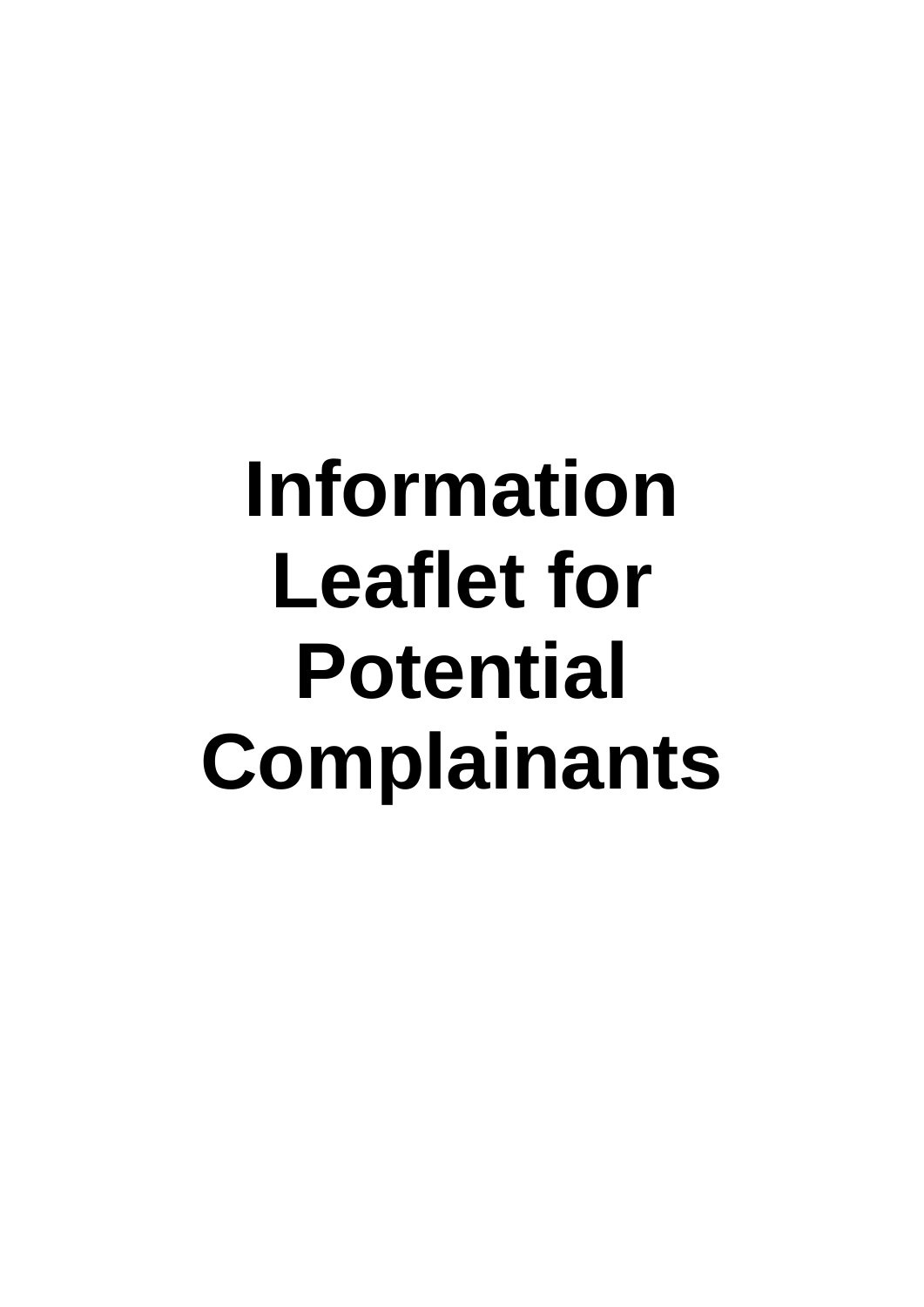### **Introduction**

On the 1 July 2012, as a result of the Localism Act 2011, Cheltenham Borough Council adopted a new conduct regime and Code of Members' Conduct.

(The Codes of Conduct for Parish Councillors can be obtained from their respective Clerks, but it may be helpful to know that most are similar to the Borough Council's Code).

The procedures set out below explain the process for considering these complaints together with the factors that will be taken into account when deciding whether to investigate a complaint. These procedures will be used to guide decision-making but they cannot address every possible eventuality and each case will be considered on its merits.

## **Making a Complaint**

Complaints must be made in writing to the Monitoring Officer, either by letter or by using the Code of Conduct complaint form available on the website at [www.cheltenham.gov.uk](http://www.tewkesbury.gov.uk/) or by telephoning Democratic Services on 01242 264246. If you are unable to provide written details as a result of a disability please contact Democratic Services and assistance will be provided.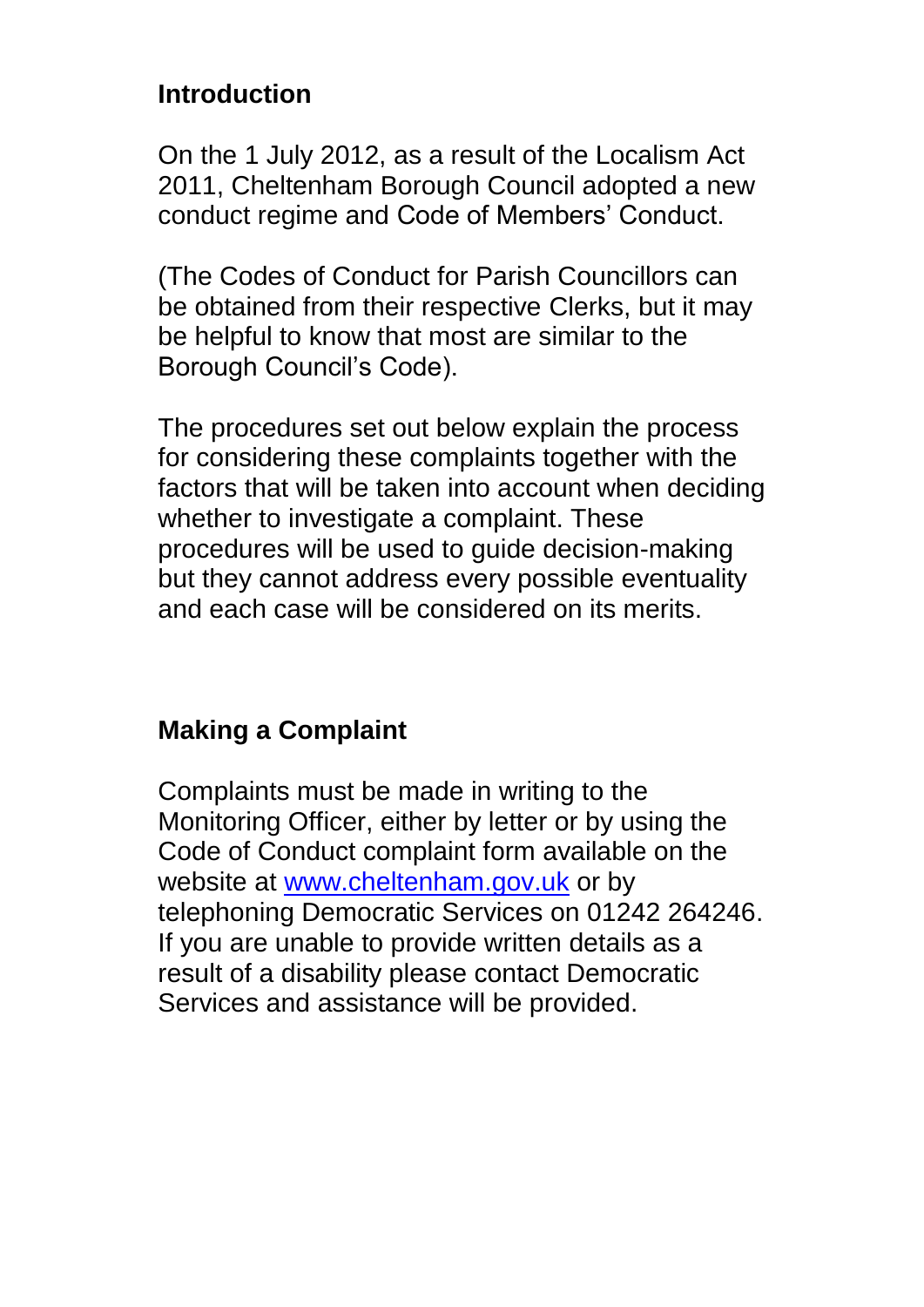### **What Happens Next?**

We are currently re-writing our procedures but for the time being the flowchart sets out the process for considering these complaints.